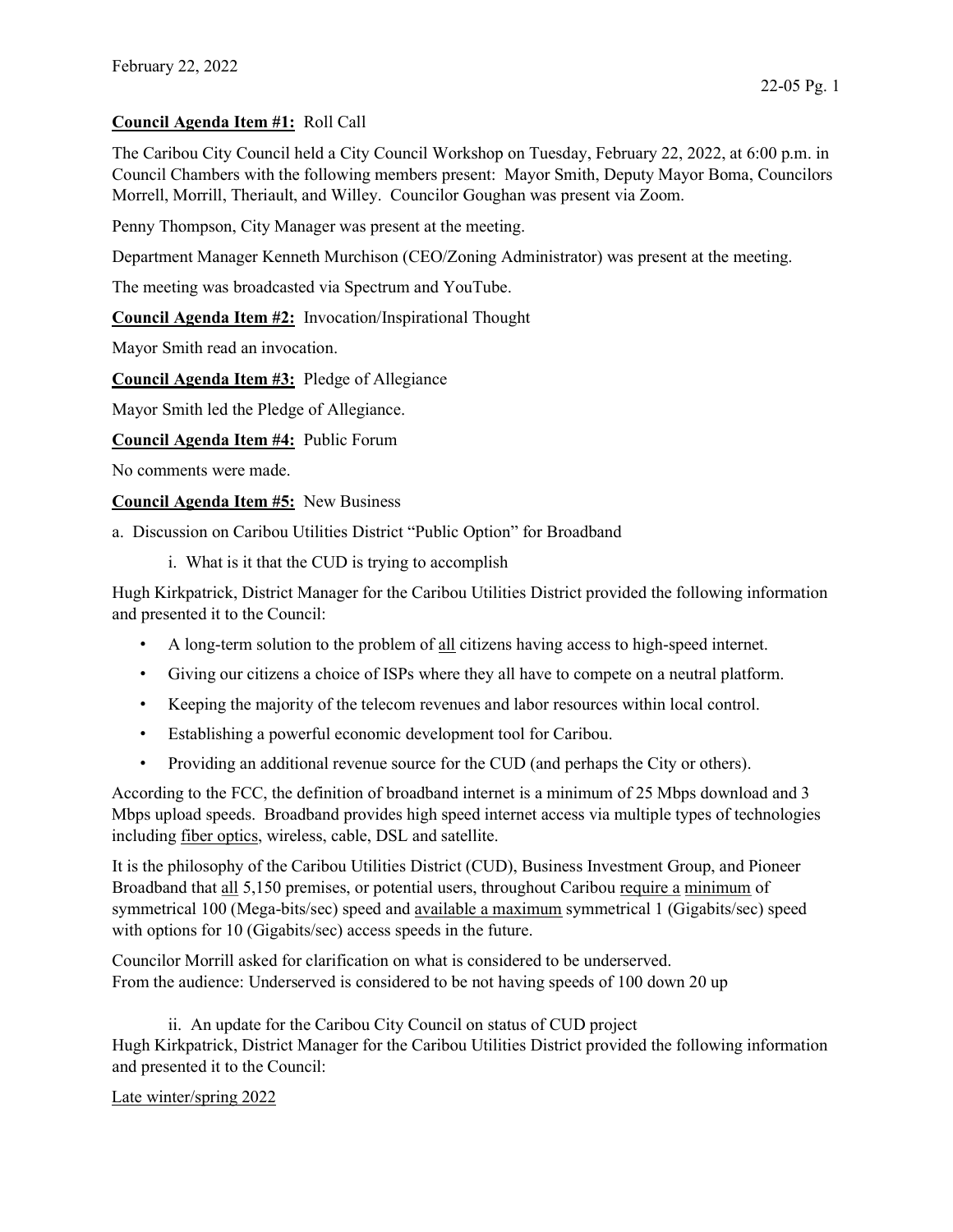Maine 130<sup>th</sup> Legislature approves CUD Charter amendment.

Start applying for grants (this will continue throughout the duration of the project).

After the Charter amendment goes through, they will begin working on obtaining financing (\$1.2m - \$1.5m) to order the fiber optic cable (38-58 weeks lead time).

Summer/Fall/Winter 2022, Winter 2023 Continue applying for grants.

Late winter/spring 2023

Depending on number of grants obtained, final lead time/delivery of fiber, construction environment, inflation, etc. CUD decides of when to move forward with construction of the network.

Councilor Morrill asked what happened to the \$159,000 grant that was received for the study

All of the money has changed hands and BIG will be paying Pioneer at this time, but he has been told that the construction package is almost complete.

## iii. Building a fiber network for today and the next 30 years

Hugh Kirkpatrick, District Manager for the Caribou Utilities District provided the following information and presented it to the Council:

This project is entirely fiber. More specifically, a single strand of fiber is dedicated from the central office (on Sincock Street) to each customer premises. The project design calls for 25% extra strands of fiber be available in the backbone of the network to support future growth.

A future-proof fiber network:

Designed so it will be useful and successful in the future; unlikely to become obsolete.

 \*\*"Fiber is glass, and it's basically the speed of light," said Tim Herzog (Ting Internet). "To this day, no one has pushed enough data through fiber to max its capacity, so it's only limited by the electronics that provide the light through the glass. It's unlimited in its potential."

Fiber-optic lines use pulses of light to transmit information. This process ensures, no matter how high future Internet speeds get, fiber will always be at the forefront of Internet technology. While it's hard to predict when and how speeds will increase, we haven't even come close to maxing out fiber's potential.\*\*

This investment will give everyone in the community the internet speed that they will need in the future.

We are proposing to build out a dark fiber network which has the capacity to handle the long-term needs of connecting every home, business, non-profit organization, or industry in Caribou to the world for the next 30 years and beyond. This will be a state-of-the-art fiber optic network with one strand of fiber from a central office on Sincock Street to each specific customer, not a patch work of fiber and coaxial cable nodes.

Councilor Morrill asked if in the study would they give information regarding the take rate.

Mr. Kirkpatrick stated that the figure that they currently have for a take rate was not from the study it is a number from the CUD.

Councilor Morrill asked if it was going to require any additional staffing at the CUD.

Mr. Kirkpatrick stated that they will not require any additional staffing.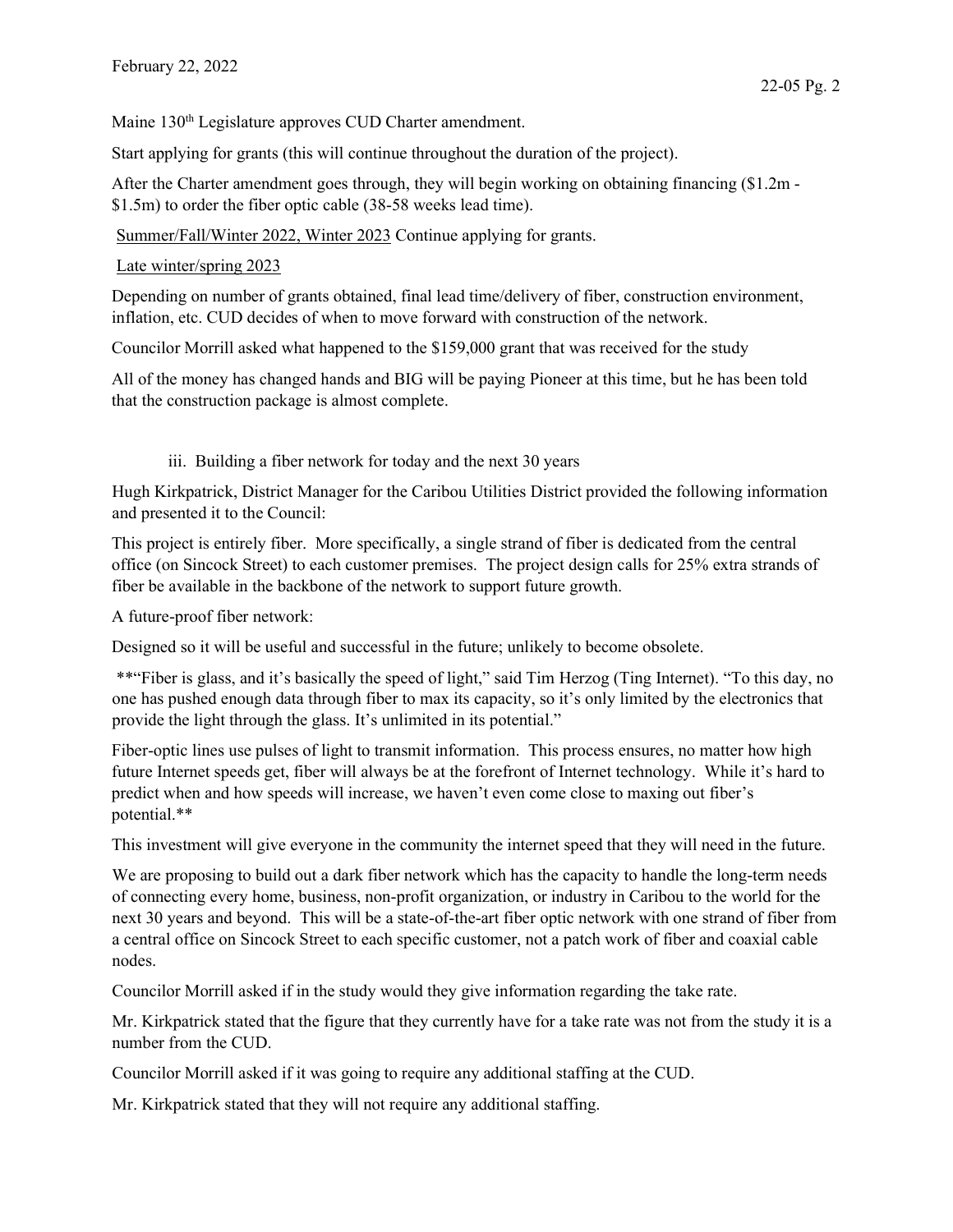Councilor Morrill asked if there was going to be an installation fee for the customers.

Mr. Kirkpatrick answered that installation fees would depend on the provider that they are connecting with.

Councilor Willey asked who would own the dark fiber.

Mr. Kirkpatrick explained that the dark fiber that is currently in Caribou is owned by a company called First Light.

Councilor Willey asked if the CUD was going to incur any cost to hook to the current dark fiber that is in place.

Mr. Kirkpatrick stated that the question would best be for Tim. The bill that is sent to customers monthly has the cost of the traffic needed built in.

Councilor Willey asked about the fact that the CUD is going to push it out to the current customers, but most of the people that do not receive services on the fringe of town are on their own well and septic.

Mr. Kirkpatrick stated that he believed that based on the 2,900 customers that are outside of the existing utility area that they would get no less than 60% of them to connect, although it will take more of a robust marketing strategy to get to them. He explained that it would not be as easy as reaching the current CUD customers who they communicate with each month.

Councilors Theriault and Morrill expressed concerns regarding maintenance of the lines, for example if one of the poles breaks, who will repair and move the line.

Mr. Kirkpatrick explained that it will either be County Electric or RL Todd that goes out to put the Fiber back together. The CUD will not own any poles, they will pay a rental fee to have the lines connected to them.

Deputy Mayor Boma asked about how many service providers that are out there would be willing to connect to somebody else's fiber.

Mr. Kirkpatrick stated that Pioneer is willing to, GWI acts in a similar capacity in the costal part of Maine. He also stated that he has not had a formal conversation with GWI that if they built it would they come on. Consolidated stated that they would not be interested in signing on.

Mayor Smith asked how many providers would be potentially hooked on if everyone agreed to use the fiber.

Mr. Kirkpatrick stated that it is up to the providers if they would connect to the fiber or not.

iv. The importance of working together as a community

Hugh Kirkpatrick, District Manager for the Caribou Utilities District provided the following information and presented it to the Council:

Since the Chamber of Commerce, in its various forms, was finally abolished in the early 2010's, the community has not had a cohesive nor comprehensive plan to spearhead economic development.

What this broadband project could accomplish is to restart and re-establish an economic development plan for Caribou.

By partnering with the CUD, the City, and perhaps other community stakeholders, could use this open network and future revenue established by this project to either assist in the preservation of existing infrastructure or creating an economic development strategy or both.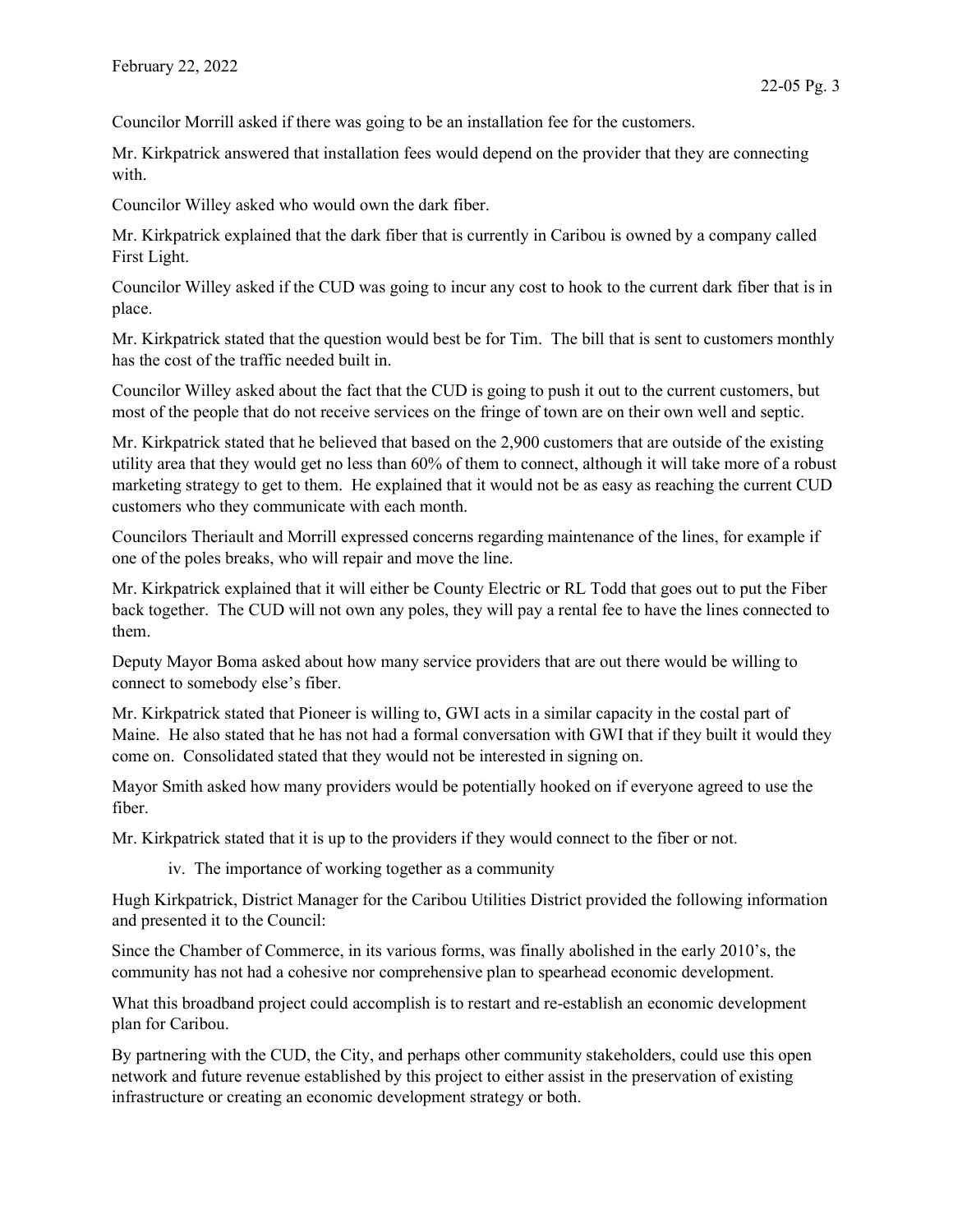The private telecom companies cannot and will not offer this partnership, revenue sharing or an economic development strategy to the City or any other institution in the community.

Councilor Morrill stated that he has a very good point, and it is very important. The biggest thing is that any time you establish a partnership is what we're asking to do here, they can go one of two ways. Most partnerships usually fail, and it usually has to do with family members or friends. The more successful ones are the ones where people bring everything to the table, and everyone has an equal share. The important thing in a partnership is that when everyone sits down at the table, they are all at the same level, with the same mutual respect. If a project like this is to go forward, a partnership needs to go forward, and it needs to be equal. The City would have a huge financial risk involved.

Mr. Kirkpatrick explained that the more grant money the project can bring in the less that has to be borrowed. The less that has to be borrowed, the less risk and the lower the take rates need to be to break even. Any participation from the City beyond the \$159,000 and a piece of land is welcome, because it helps to either lower the amount that needs to be borrowed and lowering the break even rate, but it is not absolutely necessary.

Councilor Morrill asked if the City did not participate would the project still go forward.

Mr. Kirkpatrick stated yes, it would.

Councilor Morrell stated that he thinks that it is a good investment. He stated that he believes that payments could be set up or maybe even partner long term so when the investments yields are gotten there's something for the people.

Councilor Theriault stated that there is nobody in the room that does not believe that every person should have broadband as soon as possible. There are other ways that will be less risky and less expensive, and they need to be looked at before this. This is a risky deal for the City and for the Tax Payers. She believes that we need to look at other options as they have been, and until they know that the other choices not going to work and would be more expensive than they would need to consider the options.

Councilor Willey explained that she does not like spending other people's money. She stated that they would like to have the City to provide \$1.5 million for fiber and may need other funds as requested up to \$500,000. The numbers are just scary, and she just doesn't know how it will be done.

Councilor Morrell stated that Consolidated stated that they would not necessarily reach all of the outer limits of the City.

Councilor Morrill asked what guarantee they will have that the CUD won't try to absorb the revenues from this project quicker into their own operation, and not necessarily return the money back to the city. In other words, your operational accounts cost goes up quite regularly, what benefit do we have to know that it won't continue, and they'll be applied accordingly.

Mr. Kirkpatrick explained that operational costs are not never going to go up.

From the audience: The revenue from the broadband would not subsidize the other two utilities.

Mr. Kirkpatrick explained that in the annual audit shows that all of the divisions are run separately, and the budgets do not run together, if they added a division this would not change.

Councilor Morrell stated that as partners – if they entered into an agreement to work together, they would first off need to trust each other and also the audits would be obviously auditing the company on behalf of the City and it would be reported to the City each year as it is now.